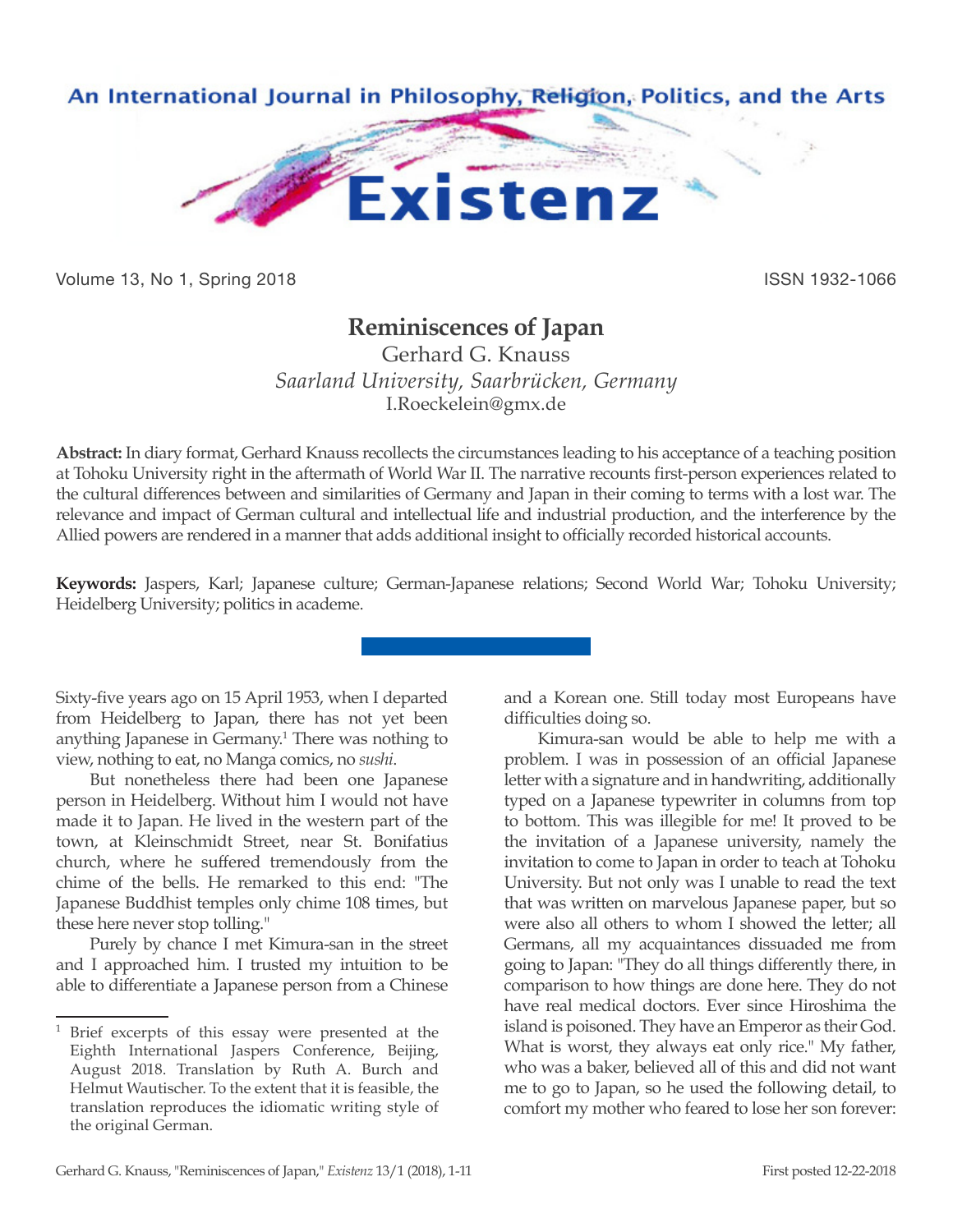"He does not eat rice. He is not going to leave."

 Although I did indeed not eat rice, I left nevertheless. How glad I am that eventually I did savor Japanese rice in Japan. Our family doctor gave me a bag of blue disinfectant powder to take with me. Potassium permanganate. The idea was to wash vegetable and lettuce with it.

Kimura-san. He was the one whom I had met on the street in Heidelberg, he translated the text, and he was immediately impressed. I had an invitation by the University of Japan ranked third, right after Tokyo and Kyoto. He said: "These are renowned people, philosophers like yourself, and as a student of Jaspers you are welcome there."

They promised me 60,000 Yen. I did not know how much this was. Only after I had arrived in the country it became clear to me that it was a significant amount, and how highly German philosophy was regarded, even as Jaspers, under whose supervision I had earned my doctoral degree, meanwhile had left for Switzerland.

I sent my acceptance letter to Sendai. I was the first lecturer, even the first German intellectual who went to Japan after the war, and from the period prior to 1945 no Germans were there anymore. After Japan's defeat all Germans were expelled from the country. Except for one, Robert Schinzinger. He had been invited already in 1921, prior to the big earthquake, and he was by way of exception allowed to stay. Schinzinger taught at Gakushuin University, where way back also the Japanese Emperor had been sitting on the school bench. Schinzinger drafted one of the first German-Japanese dictionaries. He helped me greatly to settle in the foreign land. Besides him there was yet another German: Mr. Hecker. The Americans forgot about him, given his inconspicuous way of living in Hokkaido. He was a lecturer, but he had never appeared in public life and he lived with an adopted Japanese family.

Alas, immediately prior to and after 1945 there have been few Japanese living in Germany, and there were few Germans in Japan as wel. This was due to external economic reasons. After 1918, when Japan was among the victorious powers and Germany was defeated and due to inflation was impoverished while Japan became affluent, a great number of Japanese intellectuals came to Germany, particularly to the university towns in Southern Germany. "For one Yen we can live here for an entire week," said the Japanese who in 1924 invited Eugen Herrigel, the archer, to Japan. The Japanese Cultural Ministry, Mombusho, sent masses of young

scholars to Germany. At the universities in Southern Germany they received graduation diplomas in increasingly high numbers. At the peak of this cultural unfolding, American-Japanese political relations hardened. The Jewish-German philosopher Karl Löwith who taught in Sendai, whereto I wanted to go, immigrated to the United States. Mr. Singer moved into the house for German lecturers at Josenji-dori Avenue in Sendai. The First World War, lost by Germany, attracted the Japanese to come to Germany. The Second World War, lost by both of them, made them leave again.

But thank God, this one Japanese, Kimura-san, came to Heidelberg in 1952 and convinced me to go to Japan. He trained in Bonn for making a career as a diplomat and later used his knowledge of German in his function as ambassador in East Berlin.

Amazingly, we met again some time ago at a meeting of the German-Japanese Society in Saarbrücken. "Look there is someone, one who had been in Heidelberg a long time ago," somebody called out to me, and indeed, it was Kimura-san from Heidelberg.

Alas at that time, in 1952/53, there was only one Japanese person in Heidelberg, and I am convinced that even fewer were in Saarbrücken. But there had been two Germans that were in Japan prior to the war, and who were forced to leave the country. One was Dietrich Seckel, who subsequently established in Heidelberg the Chair of East Asian Art History, and who had taught at a college near Hiroshima until the end of the war. The other was Erwin Wickert, the later ambassador to China and the father of the journalist Ulrich Wickert who was very popular in German television. Together with the philosopher Ludwig Giesz, the father already had entertained the audiences of SWR (Southwest Broadcasting) with question and answer games. Seckel received me under a garden door of a dilapidated house in Ziegelhausen am Neckar. Small, fast, quick-witted as he was still so in his later years. He too had been expelled from Japan by the Americans. To what extent he might have been involved in the causa Sorge in his function as attaché at the German embassy in Tokyo—no one would know more about it than the sparse remarks he himself had written.<sup>2</sup> As I related to him that I am preparing to leave for Japan, he did not like to hear that. He would have rather wanted to go there himself, nonetheless he advised me to go.

<sup>[</sup>Richard Sorge (1895-1944), a Russian intelligence officer executed in Japan on counts of espionage.]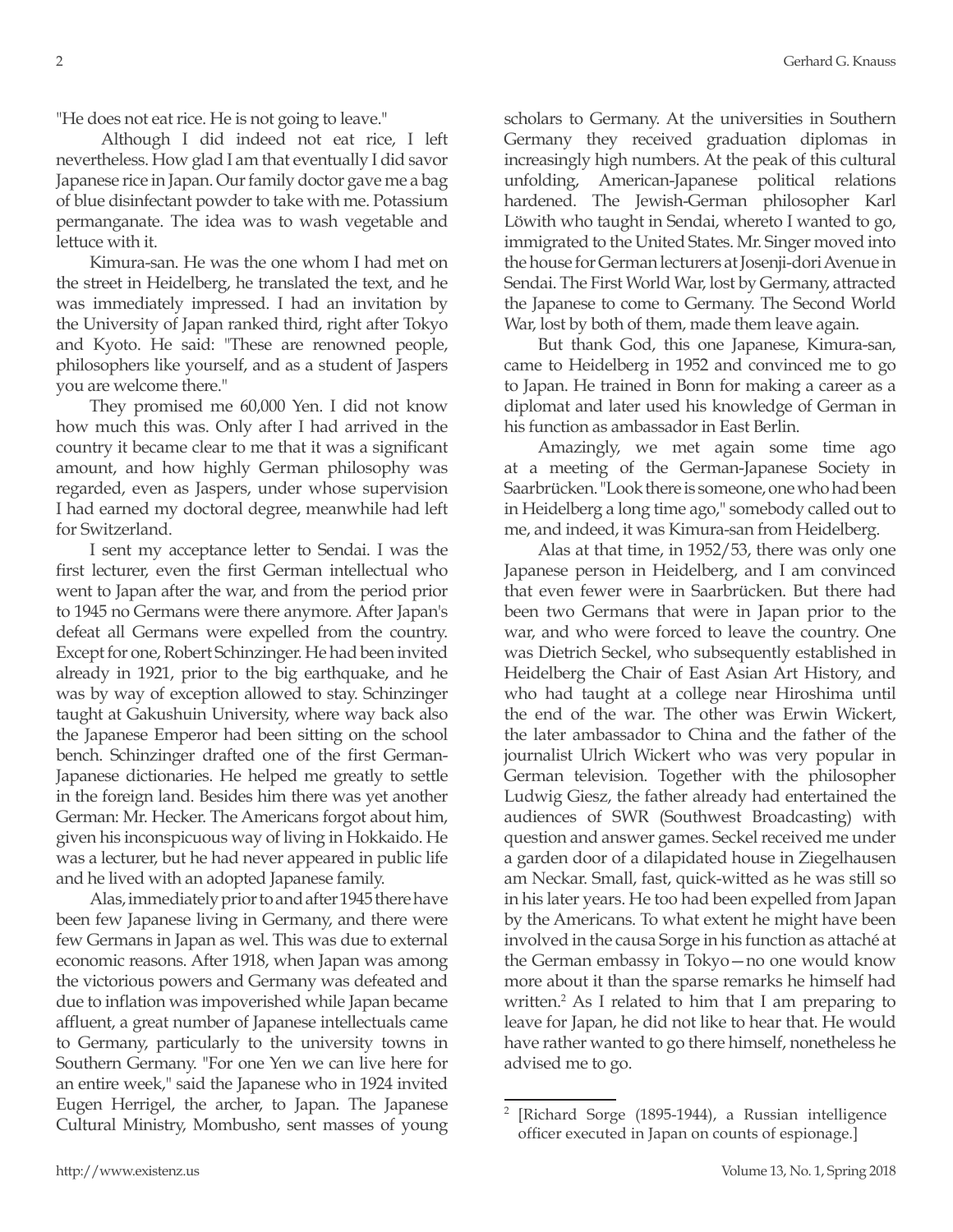Ultimately I had to make the decision all by myself, to venture into the unknown, or to stay, for instance, with the Americans, working as a library clerk for their GIs.

Of course there was a deeper reason for going on the journey, despite father and mother's objections. Already in 1948 Karl Jaspers kindled a spark in me. With his thoughts regarding the circle, contradiction, and tautology at the core of all human thought, and his realization that this is found in Buddhist thought as well: The function of contradiction in a Zen-Buddhist koan: "What is the sound of one hand?" Mathematics and physics I had already behind me, Buddhism was yet to come. As I was crossing the railroad bridge at Kirchheim, I had an epiphany: An old steam train passed through underneath it just at the decisive moment when I crossed the bridge, and a circling cloud of smoke rose up from it. That was the circle, and I was in it. Jaspers did not want me to write my habilitation thesis with him. At that time I did not understand why. Some believed that I had fallen out of favor. But for Jaspers this was a matter of principle. Whoever wrote the doctoral dissertation under his supervision, could not write the habilitation thesis with him as well. For me this had a deeper meaning. If I had completed the thesis, I would not have left for Japan, but I would have stayed at home with the others.

As I set foot onto the land in Yokohama, stepped onto Japanese soil, the decision of a lifetime had been taken. Ever since then, Japan constitutes one half of my life, Germany, Europe, Heidelberg the other. Of course, the decision was not made in Yokohama, but already in Marseille, when I had left Europe and had boarded the Sumatra, a mixed cargo vessel from Sweden that brought me to East Asia within six weeks' time, as at that time flying was too cumbersome and expensive. And indeed, the decision has been made even earlier when I took the train from Heidelberg to Geneva, in order to get to Marseille. At the time this was not possible in a single-day trip. One had to stay overnight in Geneva. Only the following morning did the train leave for Marseille, the Mediterranean. Thus I had to figure out where I might spend the night. On a park bench near Lake Geneva. Somehow I managed. It was in April, the nights were still cold. The most important thing was to not attract the attention of the orderly Swiss citizens doing their evening walk. Alas someone could have reported me to the police. It is true that I did have a train ticket for Marseille, and the boat journey to Japan was paid for by the Ministry of Foreign Affairs, once it had been understood that Jaspers endorsed my

invitation. But the decision of my lifetime could have been stopped then and there by overly stern Calvinists that through such means might have tried to prevent my encounter with Buddhism.

And of course the decision had been made even earlier. When I had flirted with the idea to go to a country about which I knew nothing or nearly nothing. I spoke only two or three words of Japanese. My geographical knowledge came from my schooldays and the military service in the lost war that had just ended.

If one talks of Japan today, one must not forget how little was known about Japan at that time. I had never seen anything that comes from Japan, let alone having been face to face with a Japanese person. At a military base I got to read a worn book by Rolf Italiaander, with the title *Banzai*; it was published by the Wehrmacht.<sup>3</sup> Therein one could read about heroic tales by the fortyseven Samurai. Mind you, the book was dedicated to Erwin von Bälz.<sup>4</sup> At a time such as ours, where on the push of a button knowledge is ready at hand, and faced with a generation that lives through images and drowns in information, one cannot imagine what it is like to live in a world of no images and without information. At the push of a button every theater of war in the entire world is delivered into one's living room as well as all information from each encyclopedia in all languages of the world. In contrast, one must keep in mind, that one did not hear anything in Germany, at least almost nothing concerning the joint 5-years war efforts in East Asia. Nothing was heard about the great sea battles and the conquest. The names sounded foreign. "Okinawa," "Channel of Guadai": never heard of it....The same held true for the names of Japanese politicians and military. One could not remember them. Hence, one did not take note of them, even if they were mentioned. Still today it is not unusual that "Yokohama" and "Kyoto" are pronounced incorrectly. Only after 1945, in the aftermath of Hiroshima and the surrender, information started to flow, and Japan moved closer. But these were not direct contacts to Japan, but mediated through the American occupiers, these were unfriendly, hostile, and hence not trustworthy accounts. These were the

<sup>3</sup> Rolf Italiaander, *Banzai!: Japanische Heldengeschichten aus alter und neuer Zeit*, Berlin, Germany: Verlag "Die Wehrmacht," 1939.

<sup>4</sup> [Erwin von Bälz (1849-193), German medical doctor, personal physician to the Japanese Imperial Family and co-founder of modern medicine in Japan.]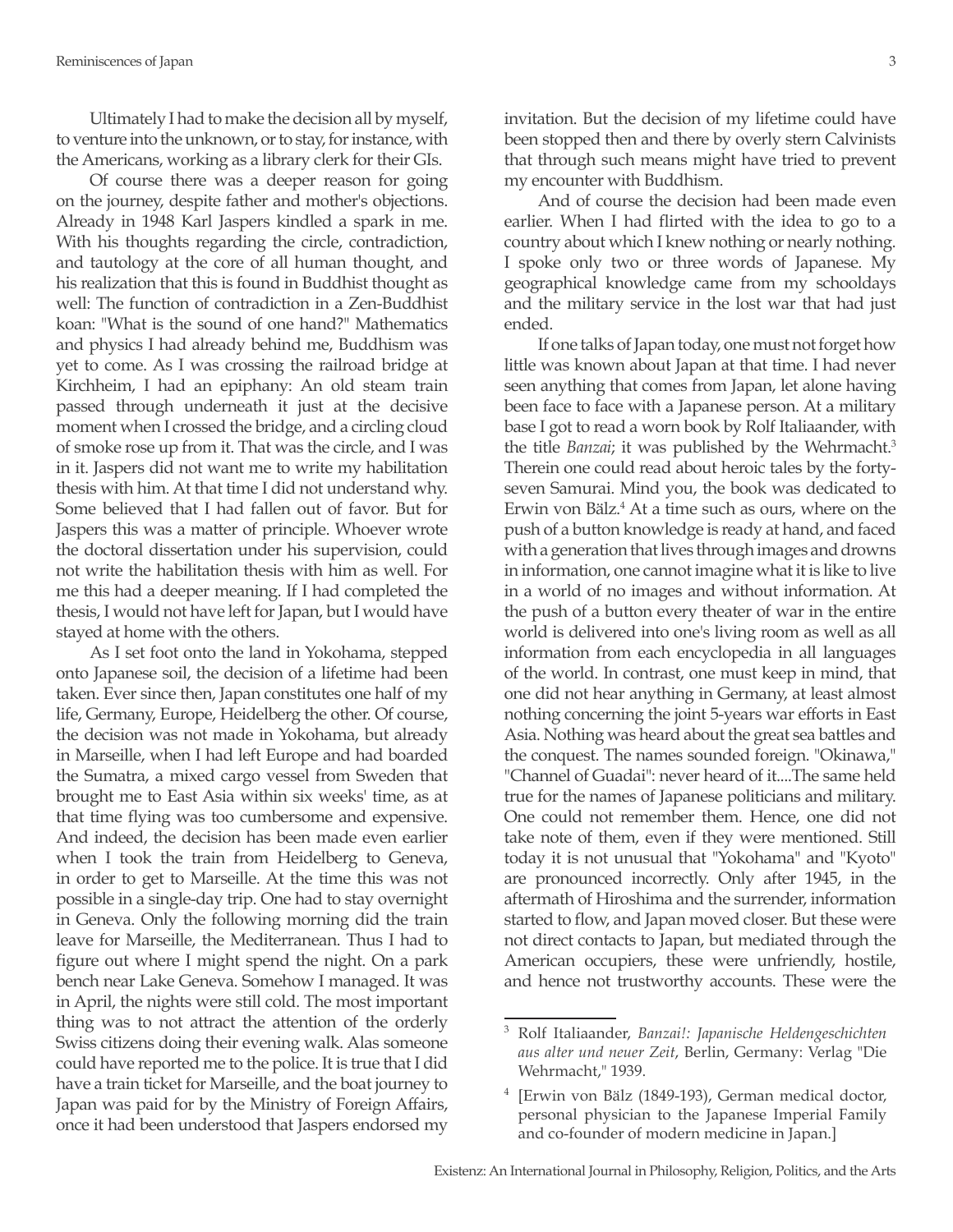winners who roamed through the street of Heidelberg, the only German city that was not destroyed, true to the cynical motto: "This one we will spare, since we want to live there."

I did not read anything in the papers or hear in radio broadcasting about the national uprising in June 1953 that took place during my arrival in Japan. One has to picture this. There is one war and two theatres of war. And the people are worried about their fate. Victory or defeat and they know nothing of each other as the distances are too big and the media too weak. For a short time, during the Olympic Games in 1936 in Berlin, something from Japan made it to Germany. The glorious victory of the unknown marathon runner Kitei Son, and Kōhei Murakoso's brave defeat against the three Finns at the Men's 10,000 metres.<sup>5</sup> Once more one heard of the Japanese in 1940 when on the occasion of their 2600-years celebration Richard Strauss composed festive music and dedicated it to his Majesty the Emperor of Japan. Today one can select the best *sushi* in every small town. In 1945 one only knew that the Japanese eat rice.

The relations between Germany and Japan were not reciprocal with regard to obtaining information. Not only was it known to all Japanese that Germans eat bread, there were also German bakers in Yokohama since World War I. Former prisoners of war left behind from the siege of Tsingtaos. And whilst the German physician in Heidelberg recommended to me potassium manganate as a panacea for Japan, I noticed that Japanese physicians in Japan wrote their prescriptions and diagnoses in German language. My landlord on Karahorichô-dôri in Sendai was counting in German when doing gymnastics in the early morning.

The commonness of occurrences of German cultural artifacts in Japanese everyday life became comprehensible once one got to know that in the last year of High School German was an obligatory subject of study. Also after 1953 the intensity of relations and contacts was minimal. In Sendai, a city of a million people, at a distance from Tokyo of little less than 400 kilometers, there was not a single German apart from myself, only American missionaries and, of course, American soldiers secluded in the military camp Kawauchi. Later I found out that there was a German tailor in the camp. In the war, Mr. Erkenenz from Duisburg got sunk on a blockade-runner near the Japanese coast and afterwards he has stayed in the country as American prisoner of war. And now in view of the world-renowned Fukushima comes to mind that in the 1950s there was a small subsidiary of the German Gramophone Society in Fukushima directed by a German engineer who suffered from endless loneliness. I took pride in my loneliness. To be the only German in a perimeter of 400 kilometers! In the outback of Sendai I met Japanese people who had never seen a European, children who fled me with the call *Gaijin no kata* (Mr. Foreigner). My female hairdresser was happy to stroke my hair with her hands as it was less bristle than the one of the Japanese clients and she asked me whether her female colleagues could do the same.

What at first was an ethnographic difference turned into a difference in generations. The generations became extinct. My generation in Japan and Germany is dying. Soon there will be no person alive who has direct experience of the war and can report about it authentically, against the flood of historicized history. I still got to know members of the immediately preceding generation such as, for example, the former Austrian Kaiserjäger who introduced skiing in Japan,<sup>6</sup> with the aid of Japanese Federal support, using only one ski pole and telemark in the curves. He was enthusiastically received on all of the few skiing slopes that were available at the time and he had free access to all of the skiing hotels.

When I had left for Japan, there were not yet any German Japanese societies, no Goethe society, no German embassy, and no ambassador as well, but only a type of commissioner.

However, there was a Jaspers Society in Japan and in 1951 I had completed a doctoral degree with Jaspers in Basle who was at the time a famous man, and who was welcome everywhere, in contradistinction to Martin Heidegger, due to his political integrity as a *persona grata*. By virtue of his *General Psychopathology* being already widely known, he was holding a chair in psychology in Heidelberg since 1921, later on another one in philosophy, which was then taken away from him in 1935 as a consequence of a general teaching

<sup>5</sup> [Son's birth name was Kee-chung Sohn, a native of Korea. At that time Korea was under Japanese rule and he participated as a member of the Japanese delegation.]

<sup>6</sup> [The Kaiserjäger were four infantry regiments formed in 1895 in the Austro-Hungarian Empire and they were disbanded in 1918 with the end of the Imperial and Royal Habsburg monarchy.]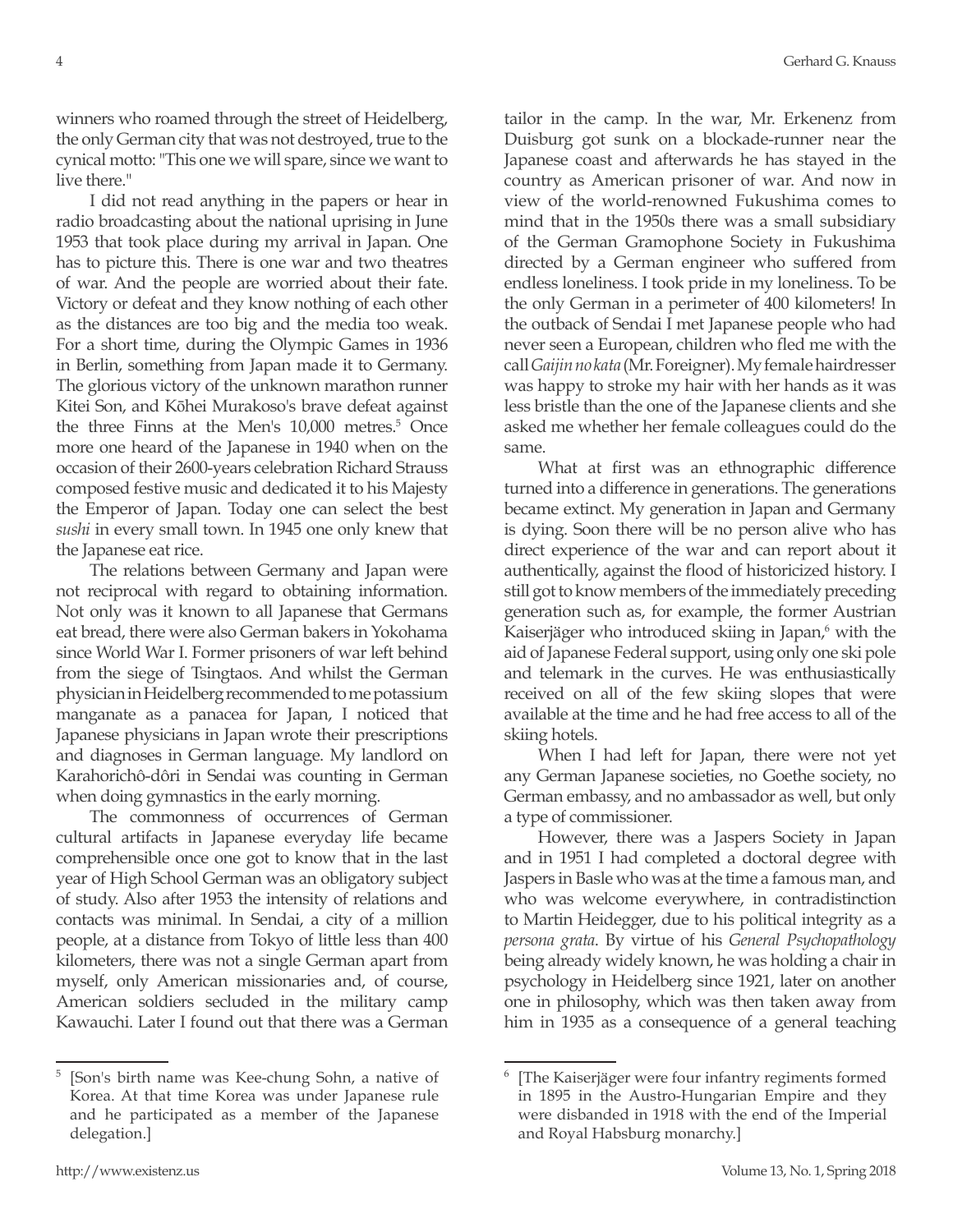ban. After this ban he busied himself with East-Asian philosophy. Conversely, there was already a longstanding interest in Japan for German philosophy. After World War I there was a lively exchange of ideas. Admittedly, in 1924 the Heidelberg Philosopher Eugen Herrigel took in Sendai a different path with his ideas on *The Art of Archery* than Jaspers has taken with his existential philosophy, yet the attractiveness of German philosophy was enormous, similar to the one in medicine and music. But in 1945 all Germans, including the philosophers that were at universities, were expelled from Japan by the Americans, with the two exceptions of Schinzinger in Tokyo and Hecker in Sapporo. When things got into motion again, everything had to be done with utmost caution given the presence of the occupying forces. The Japanese wanted to employ a German associate professor and Jaspers had the right reputation to be in a position to propose my name. It was the weight of the name "Jaspers" that convinced the Foreign Affairs Office to cover my expenses for the journey. This amounted to 2500 German Mark for travelling by ship, a huge sum at the time.

The people in Sendai had invited me, but my first errand led me to the Sendai Culture Minister Amano; he spoke perfect German, he was Kantian and pleased to see German philosophy once again represented in his country. He pointed out that at all times one has to proceed cautiously, as if one were in enemy territory. In Sendai lived and lectured a CIC man (precursor agency to the American CIA) who was charged with the political surveillance of Tohoku University. This was known unofficially, Mr. CIC, privately Mr. Martin, lived in the traditional house of the German lecturers on Karahorichô-dôri, where Löwith at one time had resided as well, in a half European, half Japanese manner, with *tatami* rooms upstairs and firm flooring downstairs. Thus, Mr. CIC lived there since 1945, together with a young Mr. Nise, and during winter they lived in the warm South. At some point in the future he would leave and then I would be able to move in. Until then I would have to live in a Japanese way. To find an apartment was complicated in a time when most hotels were still inaccessible to foreigners.

Friendly refutation of everything foreign prevailed in order to not end up in cultural calamities.

Housing was scarce, Sendai had been damaged heavily. Up here in the North, the Americans had not only ravaged from the air but also by shelling from the sea. At last I found a room in the house of a Japanese family that included Japanese meals. As usual there

was no telephone, no heating, instead there was *kotatsu*, a kind of floor heating in a hollow space on the floor that was covered with a woolen blanket.

For me, who came from the non-destroyed city of Heidelberg, yet nevertheless from a strongly destructed surrounding, it was interesting to draw a comparison to another land caught by the same fate that had been destroyed, famished, defeated by the enemies and occupied by them, and humiliated by guilt without knowing of each other's plight. The people of Josenjidori Avenue did not know anything about the people of Panoramastraße in Heidelberg, and I came to understand ever more of the same and simultaneously entirely different fate. There were Japanese, for instance among my colleagues at the university, who accused Germany to have betrayed Japan by way of capitulation on the 8th of May.

Physically damaged in no less severe ways, the country was barely harmed on an intellectual level. The defeat was the worst part, not the guilt. People were hungrier and sicker, politically holding on to the *tenno*, their highest good, in an absolute manner; the rivers, the Hirosegawa in front of my door were bridged again, the streetcars were running again through the ruined cities, but in them appeared figures in strangely white clothing, who, obviously, yet for me uncomprehendingly, were begging. They had small white boxes on their chests. People did not want to tell me what this was about. Finally it became clear: They were former, wounded Japanese prisoners of war. They had gotten into American captivity on one of the many Japanese islands in the Pacific.

And why did they have to beg?

The defeated Japanese army had a bad reputation. Their soldiers had fallen into dishonor as they had surrendered. It is still regarded as imperative what was written in the casemates of the Maginot Line and the bunkers of the Westwall: "One lets oneself bury under the rubble, but one does not surrender." In the war on the Pacific islands there were no possibilities for a withdrawal anyway. The few who had gotten away, had to bear the dishonor. These were the men in the streetcars dressed in white.

In the land of Buddhism social hardship reigned in all public spheres. Whoever is involved in a street accident is left without receiving help, for fear of being made liable for the medical costs. The one who intervenes first in the event of an accident ultimately has to pay the bills. There are and there were no accident insurances, there were also no health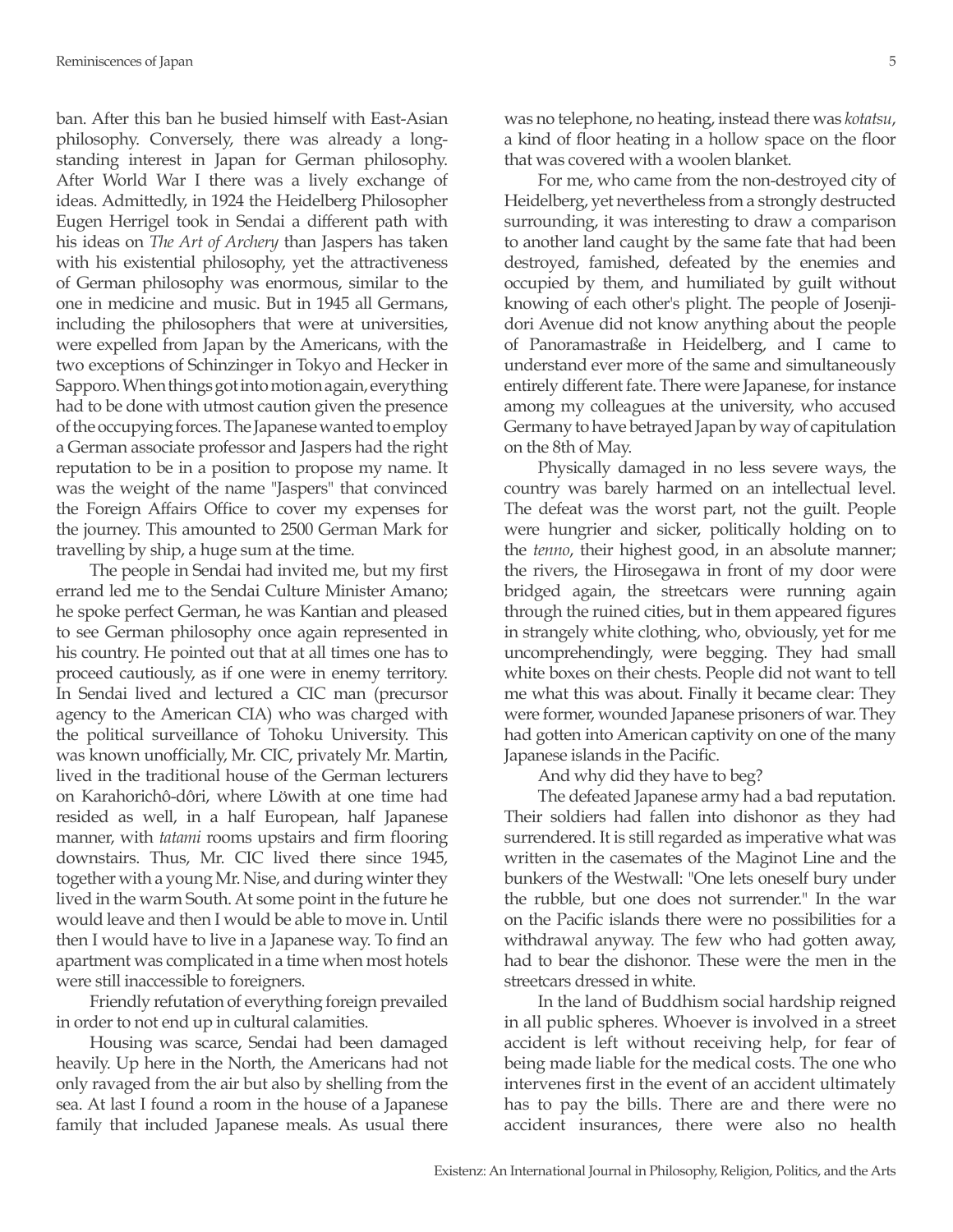insurances, at least not for me. In Japan I had never to pay for retirement funds, I also have never received pension payments either.

One of my students, Ozawa-san, brother of the known conductor Seiji Ozawa and distinguished Germanist later in his life, had from the war a terrible burn in the face and a diseased lung. It was recommended to him that he drink a lot of milk, in a country where there was no milk. I have never seen a cow on Honshu. In that extremely cold winter I bought him a greatcoat. His mother knitted me a tie as thanks for it. It was huge; given her belief that all foreigners are so tall.

What concerned my own food at the time in Japan, it consisted naturally of rice and fish, and not of sushi as the young gourmands in Germany might think. In the morning soup made from the head of the fish, for lunch rice and the fillet, in the evening rice with fishtail, always served with finely cut tasty vegetables. Yet what is for sure, the rise tasted differently than the one with which my father wanted to deter me from my voyage to Japan.

At first I lived with a family at Josenji-dori Avenue in an entirely Japanese manner. Eventually I asked for meat, but allegedly in the land of fish there was none. But hadn't I somewhere spot beef tongue (*bello*),<sup>7</sup> which I have loved so much back home? But my housekeeper went on strike. "One does not eat that!" She was reluctant to buy *bello* in the presence of other clients and to cook it in her tiny kitchen. Another problem arose around the egg (*tamago*). In her family one did not eat eggs. Yet I asked her to prepare an egg. She broke an egg into a kind of pan that was on top of glowing charcoal. I asked her to prepare several of them, one after the other, together, contemporaneously. Wouldn't she want to create a shelf for eggs? She did not. Why? When there are many eggs it becomes expensive, she claimed. Why so? The merchant says, that the one who can buy many eggs is also richer than the one who can pay only one egg, and therefore he also ought to pay more.

It never made sense to her. To me not either. And since there was no *sushi*, I ate fish in the morning, at noon, and in the evenings.

Generally speaking: After the war the Japanese were poorer and their standard of living was lower. Due to their lightweight construction design the destruction was more severe, in return the cleaning-up efforts were easier. Japan had lost a great part of its oversee territories, had to deal with continual lawsuits and demands, and experienced its economic boom later than in Germany. In civil proceedings Japan claimed the patents that were gifted to them from Berlin during the war, in part for strategic military purposes, for example patents in optics; and even though Japan is as frugal as Germany, it has even more debts than we do, since like the Germans, also the Japanese are providing in the entire surrounding world for those who are begging.

I was curious about the university. Tohoku University is ranked third in a rigorous hierarchy of renowned universities that still applies today. This order is so strict and undisputed that it would never occur to any of the Lecturers to accept an appointment that goes counter to this hierarchy. So later on, conforming with the rules, I could only move to Tokyo, Komaba, when they wanted to have me there. The buildings of the Tohoku University had not been destroyed in the war, as they were also not either, by the way, in the big Tsunami. This university was undestroyed, but in an impoverished state. It is true that in the laboratories research was done, but in the humanities the funding cuts were so severe that there was no heating during winter even though there was central heating. Students and lecturers bent over the *hibachis* and rubbed their hands, in order to be able to write on the black board. This was no longer a laughing matter, when the carbon monoxide, that does not announce itself by smell, began to suffuse the room. I had to interrupt several times the lecture as I started to feel nauseous. The Japanese students themselves did not seem to mind it.

Speaking of frugality. It is the most distinctive virtue of the Japanese. One always managed to impress with it. At the birthday celebration at the imperial court no one made as much of an impression as the German ambassador Heinrich Northe, when he arrived in his little Volkswagen bug.

My relationship with the students was friendly and respectful; admittedly their knowledge of German was very bad but their inward understanding of the German poets was wonderful. Rainer Maria Rilke and Friedrich Hölderlin I came to understand afresh. The relation to the natural sciences was no less favorable. They brought to me science essays written in German and they asked me that I polish them for publication. Especially with the department of metallurgy I enjoyed good contacts. In honor of me an ashtray was casted

<sup>[</sup>*bello*: Japanese slang word for "tongue."]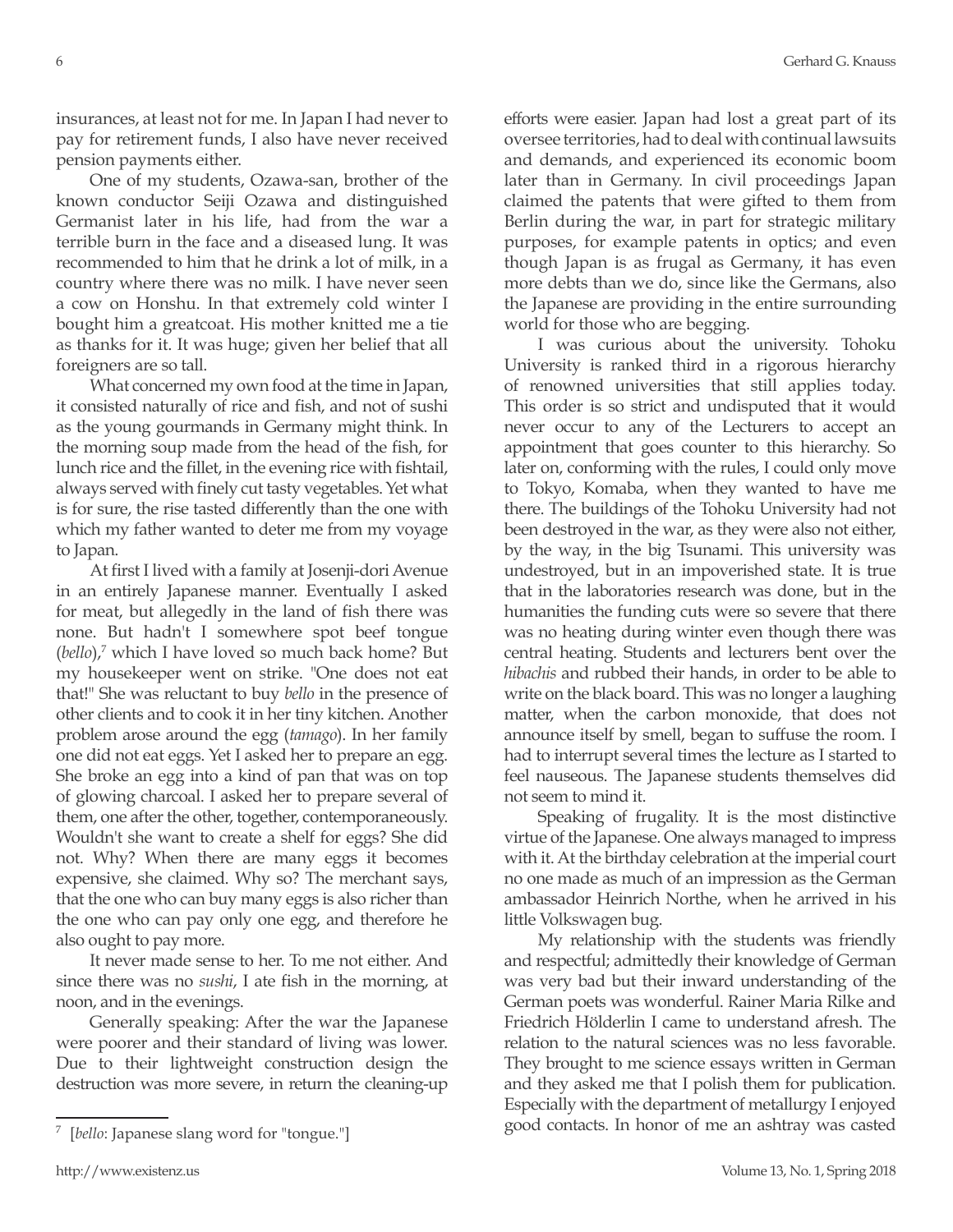in an aerodynamic design and made out of a special metal. For sixty-five years it is with me without having been used.

Despite all the closeness to young and old, the otherness was striking nonetheless. It was not just that tools, scissors, saw, needles, and so on are held and operated differently than at home, but more incisively and tracing back to different world views, the Japanese understanding of the world showed itself, for example, in the following. I had noticed that there were a lot of fires due to the houses being built out of wood and paper. At the same time I observed that the electric cables were absurdly wired along the wooden walls and that the thinly insulated cables were occasionally fastened around a nail that was driven into the wall and then led on further. No wonders that, given a voltage of 220, a short circuit occurred and the house was set on fire. The fires in my neighborhood were conspicuously frequent. The causality was clear to me: Poor insulation—easy fire catching.

My colleagues with whom I had discussed this situation were of a different opinion: It is going to burn anyway therefore it does not pay to use valuable and costly isolation materials. Why investing a lot, given that it is going burn anyway. This strange kind of illogicalness that I found all over East Asia is in my estimation responsible for many everyday accidents. It has something to do with philosophy, with the thought of cause and effect, substance and accident (*Akzidenz*), with that which can be changed and that which has always been the way it was. If at all possible one builds houses entirely without nails like in the Grand Shrine at Ise.

In the ruins of Hiroshima, the difference with regard to the different ways of construction and worldviews is recognizable until today, when considering as to how well these ruins have withstood the explosion pressure. The steel-fortified concrete ruins of the Chamber of Industry and Commerce building are still there today, the houses made from wood and paper had been pulverized.

Engaging in these considerations, one has to regard causality in a historical context. Ever since there are pictorial representations, the Japanese house, identical for Samurai and peasants, was not made for using open fireplaces. The Samurai, too, warmed his hands at the *hibachi* and cooking was done with charcoal, not over open flames, that is, if one cooked at all. The theory is indeed not entirely refuted that in ancient times the rice was minced, but not cooked, in the same vein as today still the *mochi* (rice cakes) are consumed, for which theory the old word *ryōri* (cooking), that originally only signified "to cut," delivers an argument. Consequently, the unpalatable rice mush would have been the original rice product.

The traditional Japanese house was not built for open fireplaces and electrical wiring. For someone who knows the history of the chimneysweeper in Europe, it is interesting to know his manifold function in providing safety against fire and a hiding place for a snooper who comes through the chimney on a higher mission. In such a highly cultivated country as Japan there is no chimneysweeper and there has also never been one, for the simple reason that there was no chimney, and there was no chimney because there was and is no open fireplace. And since there were no chimneys, there were no multistoried houses. For where should the smoke of the *hibachi* have gone?

Previous beholders of Japanese cities and villages and today's researchers of the history of architecture in Japan did not notice that there are no chimneys on the silhouettes of the cities. It is true that on the horizon of the prints by Katsushika Hokusai and Utagawa Hiroshige there are flocks of birds taking off but no escaping smoke clouds are to be seen. Smoke constitutes no part of Japanese art in contrast to, for instance, the Dutch art of wintry landscapes.

All of these thoughts went through my head as I warmed my cold hands above the *hibachi*.

Noticing the avalanches of Japanese cars on today's streets of the world, one will not believe me when I say that in 1953 there have not been much more than a dozen of cars in Sendai, but there has been a punctualto-the-minute railroad and the station masters wore white gloves. One will also be disinclined to believe me when I claim that there was not one kilometer of a paved road between Sendai and Tokyo. And heading north, toward Morioka, and west into the mountains, there was no stretch that could have been travelled by car. Of course, car and road require each other: are there cars because of roads, or are there roads because of cars? The potholes were deadly. In a public discussion that I incited in a newspaper I called them the grave of Masamune Date, the famous feudal lord (*daimyō*) of the seventeenth century. The cars were all third-rate ones from America and were partially driven without using brakes, for example, my Babyford Model Y of 1937. "If we drive slowly with the old cars, we don't apply the brakes, and if we don't brake, we don't wear them out."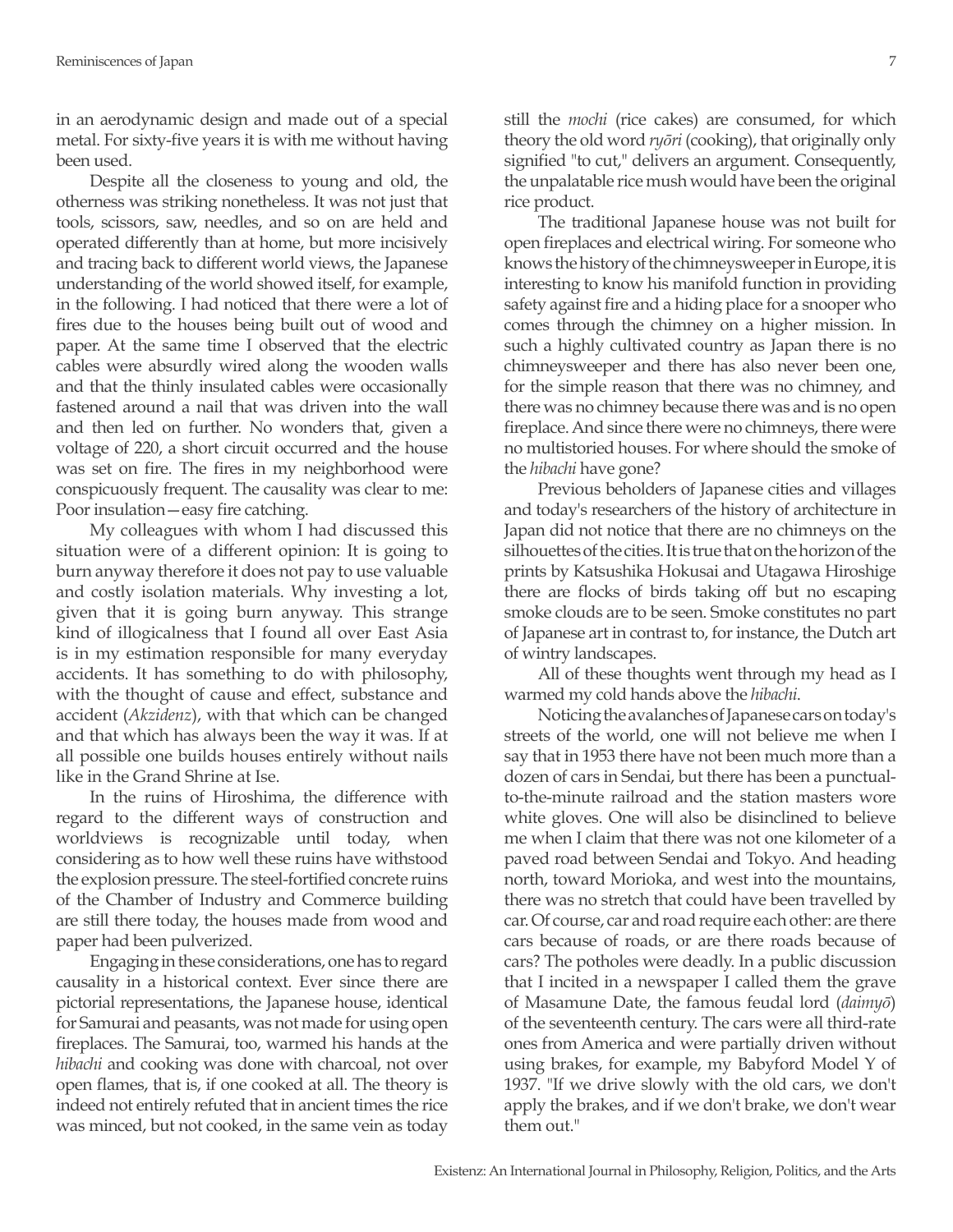Conversations never went anywhere. They were always thinking in circles: If A then B, since B thus A. Albeit the circle did not fully lead back to A. Already during the war, the Japanese would not have been able to build functioning tanks, as did the Americans and the Russians, and thus they would have lost against the Americans on the islands and near Nomonhan against the Russians. Yet today, an infinite stream of used cars goes from Wakkanai to Siberia. One cannot explain this change, physically or metaphysically, this will for dynamism. In the olden days the farmers hauled the sewage by pushcart from the city outward into the rice fields, as there has not yet been a sewer system. But there was the law that allowed burning one's trash in front of one's house. My professor colleagues advised me to purchase a more substantial umbrella to ward off splashes from the puddles. "In this way you live in harmony with nature," mused one member of the philosophy faculty. Much of Japanese behavior originated in fear. Hiroshima only happened a few years ago. One day as I travelled with ambassador Northe into the back country and we stopped his VW bug and opened the engine compartment lid, the kids were fleeing from the "nuclear car," so I explained to them the missing engine: The empty vaults of Asse and Gorleben function like empty engine compartment lids.<sup>8</sup>

When the Sumatra casted off from Marseille harbor, I was already one big step closer to Japan. In the morning, the view from the hatchways to the Mediterranean Sea, the Stewart serves the Early Morning Tea with a golden-yellow orange. Breakfast was tastier there than at mom's. Suez, Port Said, Russian war ships in the Suez Canal, Nikita Khrushchev at the Aswan Dam, the British in Aden, India, a truly foreign Orient, Colombo, the first Buddhists, pagodas, stupas. After all, the ship is a cargo vessel, it has to stop everywhere in order to load and unload. We are twelve passengers from all over the world. The captain is from Sweden; all passengers are affluent. In the evening they gamble over money. The most important and most difficult challenge for me: I have to avoid that it is being noticed that I do not have money. This includes giving a huge tip to the Stewart at the end of the trip. How will I be able to manage? But meanwhile all is wonderful and beautiful.

I am seasick, but less so than the others. Lord Nelson was also sick. Wealthy Spaniards on their way to

the Philippines pay for my land excursions. The second officer, who sympathized with the Germans during the war, is helping me. Most comfortable I felt while being on the bridge during a hurricane.

In the former, respectively still British Singapore the Japanese had driven away the British for a while—I encountered a moving experience: Warming of hearts at the harbor in the evening. I am observing it while sitting nearby. Boisterous British sea cadets on shore leave with full wallets and make fun of impoverished shoe shine boys who put the care kits at the cadets' feet. If only I had money! Poverty here in Asia is even more severe, it is worse than back home.

A few hours later, I am still sitting there and observe my surrounding. The young sailors return, they have to go on board. They have no more money; their wallets are empty. They are staggering. The cab drivers are waiting. They remain firm. The sea cadets have to pay, but they have no more money. Suddenly: the shoeshine boys brace themselves up for giving their coins to the taxi drivers. The drunken cadets get into the car. I was in tears. Singapore, largest British sea fortress, is invincible. The Japanese conquered it in three days. The shoeshine boys of Singapore broke my heart in one evening.

In Yokohama I will need a shoeshine boy—and to have the funds ready for giving a tip to the Stewart. Soon we enter port Hong Kong, also British, in the near future it would become Chinese.

In Kobe I am in Japan for good, not just in thought. I am even welcome there; I do not need an entry visa. In the past, in order to make sure that no foreigner would step on Japanese soil, the Japanese had built an artificial island, Dejima, so that the Dutch, with whom they needed to interact, did not really step on Japanese soil.

Most Germans used to live in Kobe; not any more. All had been expelled. I am the first German to return to Japan. But I have not fully arrived yet. On the vessel from Kobe to Yokohama I have one more overnight stay ahead of me. Among the one dozen passengers on the vessel there was an Australian with a sunburn and copper skin color. When he got to know where I come from—Germany—and where I am going to—Japan he became interested in me. Having noticed that he was particularly interested in me, I started to stimulate his interest. He found it unusual that someone from a former enemy country, so shortly after ending the war would come to visit their former enemies. What did these former enemies intend to do together so soon?

<sup>[</sup>The salt mine Asse II and the Gorleben salt dome are two controversial radioactive waste repositories in Lower Saxony, Germany.]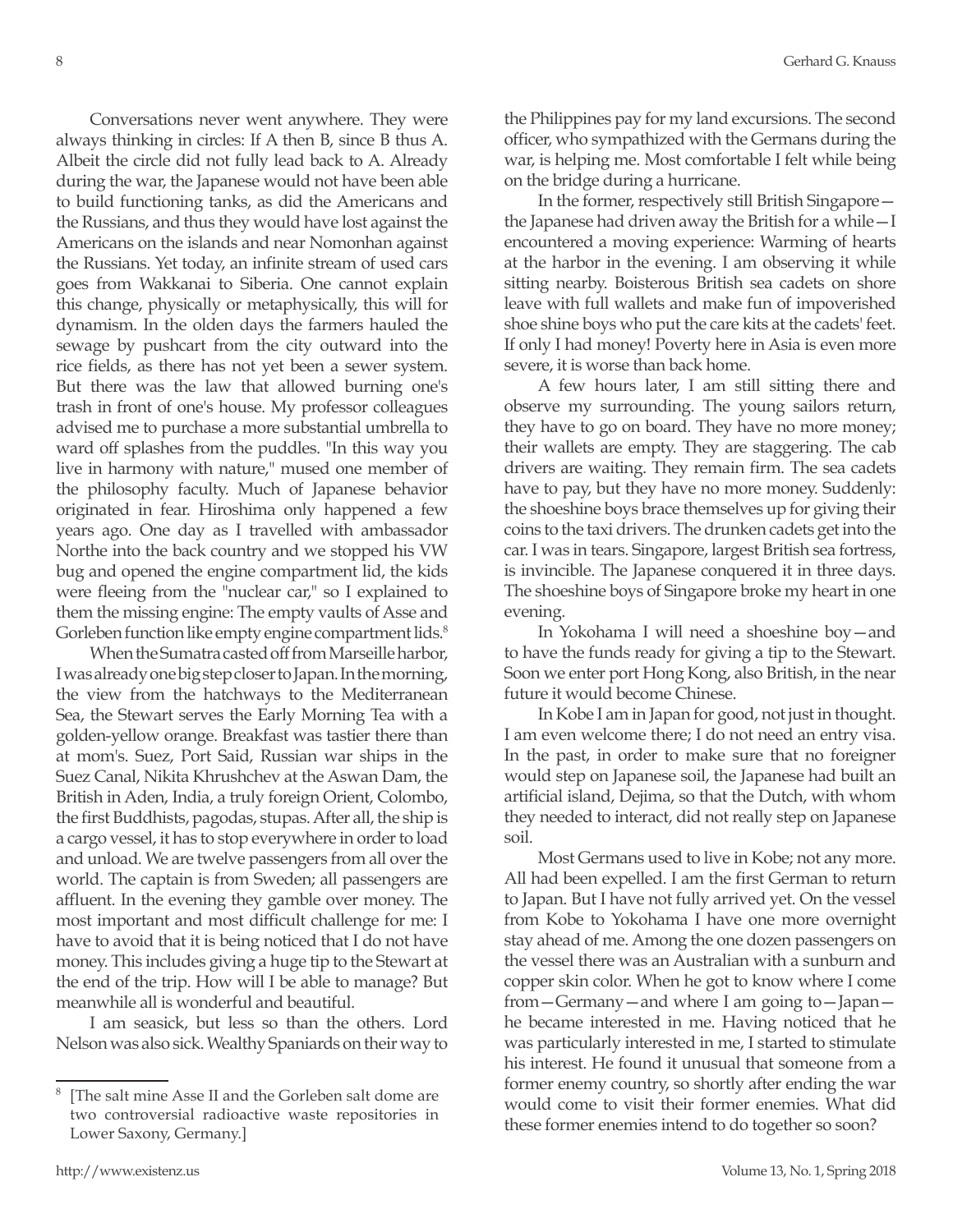He sounded me out. Truthfully I told him that I was called by the Japanese in order to teach them, but teaching what? Truthfully I said: philosophy. He did not understand this. It was indeed not comprehensible for a businessman. I started to be creative and talked about Marxism. This sounded horrible to him. It was the time of the worldwide Cold War that was just about to start. The Korean War was in its final phase. It was for me the first time in this world that I met a Capitalist of this ilk who needed a justification for his dealing out there in the world and who perceived Germans as being the dangerous eternal enemies. In Australia, he wanted to report me to the police, to the embassy. All suspicions were put to rest in the tumult of my honorable welcome by the Japanese press. I had a similar experience in Singapore at the time when it was still British. There I told them that I am selling trains in Malacca.

The Allied Forces could not imagine that the Germans abroad would consent without resistance to being Americanized and that they would pass on the sympathy that was offered to them. They could not believe that these young Germans, who had just endangered their empire, would be content with the defeat. They, the British in the Empire, reckoned resistance. They expected a cultural resistance abroad. But there was no resistance. The Germans did not make use of the provenance "Made in Germany."

On the ship I read a lot, since sea travel was too strenuous for me to be able to enjoy it. It has proved to be a battle with seasickness for six weeks. Knowing that Lord Nelson was seasick for his entire life did not help much. Still until today I cannot understand why one would voluntarily board a cruise ship. At least one thing I learned: The worst of all is the rocking motion from right to left and from below to above.

Meanwhile Japanese literature was no longer a kind of nirvana for me. I read Murasaki Shikibu's *Genji Monogatari* (*The Tale of Genji*), and I let Prince Genji explain to me life in ancient Japan, and I was delighted about the subtlety of the female author. I read the *Pillow Book* by Sei Shōnagon, the lady-inwaiting at the Emperor Court, and I was moved by her true saying: "When a man sees a room rising, he cannot do anything better but entering it." This inspiration I read on the ship, much to the chagrin of the captain, who had the peculiar task to provide safe passage across the wild moving sea to the promised bride of a merchant from Hamburg in order to make sure of her unscathed arrival in Japan. As I had learned, she had brought psychoanalysis to Japan.

Of course, at the time the so-called post-war literature did not yet exist, but Ishihara Shintaro gained traction with his *Taiyo no Kisetsu*, his *Das Sonnengeschlecht* appeared to have brought something new to Japan and due to this literary achievement he was elected as the political major of Tokyo and, with his year of birth being in 1932, he remained governor of the province of Tokyo right through October 2012. Recently he provoked Beijing by attempting to purchase the contested Senkaku Islands. Ryūnosuke Akutagawa's novel *Yabu no naka* has not yet been translated and got its name *Rashōmon* and worldwide recognition only through Akira Kurosawa's movie. Yasunari Kawabata who later received a Nobel prize I had still met in person. I had contributed to the translation of Junichiro Tanizaki's novel *Kagi*. 9

Arriving in Kobe, one is in Japan, but not yet on its soil. The journey continued to Yokohama, which is the actual harbor of Tokyo. Here, one sets foot on Japanese soil. Here, my second rootedness found a beginning. For now, Germany was behind me. But here, also a problem surfaced: Saying farewell to the crew, to the Swedish captain, and especially to the Dutch Stewart, as he expected to get a tip, a debt that had virtually accumulated for six weeks since we had left Marseille. I did not have one Sen, no single Penny in my pockets. Deep in the pockets all I had was five Dollars, solely to be used for extreme circumstances. It was custom to go ashore to take care of formalities and to return on the next day to get the luggage. I delayed all of this as much as I could. What a disgrace was ahead of me! But then a solution offered itself. The solution came through the press. When I boarded the vessel on the next day, journalists were everywhere: The daily *Asahi Shimbun* and Mr. Sakai of *Yomiuri Shimbun*, and all the other smaller ones, with cameras and posters: "Welcome to Japan!" I was the first German after the war. They surrounded me, the 25-year old person rather than the old businessman, and bombarded me with questions; crowding around me they guided me far away from the ship. The Stewart had no chance. I was on land, in the newspapers, and the newspapers were on the ship. Hail to the newspapers! Japan always has been and still is the land with the most extensive press coverage.

My future colleagues from Sendai were shy, just as it is customary in Japan of the olden days, they barely

<sup>9</sup> Jun'ichirō Tanizaki, *Der Schlüssel*, transl. Sachiko Yatsushiro and Gerhard Knauss, Reinbek bei Hamburg, GER: Rowohlt Taschenbuch Verlag, 1971.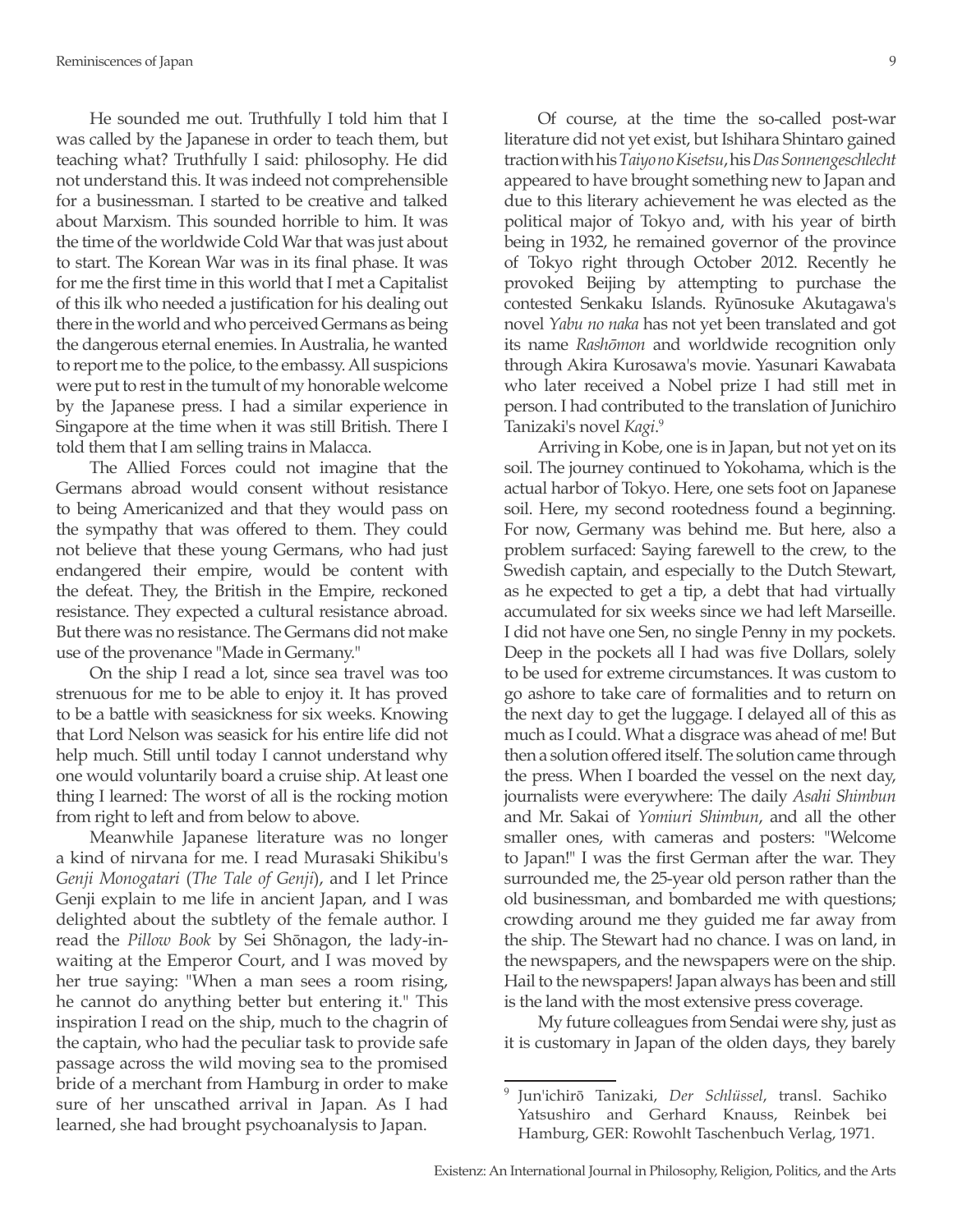dared to introduce themselves, but here they were. Japan could not have started for me any nicer.

But Japan had only started and still continues to start until today, comparable to a great love.

Yet, first things first, the journey had to continue. Taking the train from Tokyo to Sendai is an additional 350 kilometers stretch and it should last another ten hours. So it has been said and indeed, so it was. Travelling from Tokyo toward Northeast to Ueno, once more a big town was passed, and then finally the journey continued to Tohoku.

Soon afterwards it started to rain and it did not stop anymore. By looking through the windows, one could see the rain coming from below and above. The suburbs became sparser. The tiny, graceful rice fields were under water, and in the water humans, men and women, were treading barefoot, while wearing hoods on their heads. The hoods were made out of empty bags of rice, one half of it being turned inward. Thus the small, stooped figures waded in water coming up to their knees, with shoots of rice in the left hand and one shoot in the right hand respectively, always planting it in this alternate way. It was raining endlessly. My future colleague, Shibata-san, who noticed my astonishment, explains it thus: Now it is the beginning of Tsuyu, the monsoon period, during which in Japan's Northeast it never stops raining.

I became hungry. On the Swedish ship we had been spoiled by a crew that had never experienced war. Ever since the first supper on the Sumatra in Marseille, for which I had to wait three days as the ship was delayed and consequently exhausted my travel budget, we had lived like God in Sweden; will there be something good to eat at all today in Japan? The Germans who were not at all spoiled after the war painted a bleak picture regarding this: First of all, there is only rice to be had, secondly it is not sure whether the rice will be cooked at all, and it is uncertain whether there was anything to go with it other than raw, wriggly fish. I did not dare to ask if *ryōri* originally only meant "chopping." In German too, "cooking" is an ambiguous word. Hopefully the linguists would be proven wrong.

And what would there be to eat now was hence the question of the foreigner after spending some time in the rainy train to Sendai. At one point the train is going to stop at Hitachi or Iwaki or Fukushima. At the time all of these names sounded foreign and were unknown but meanwhile they are globally recognized due to their manufacturing of industrial products. The train came to a halt and the *bentō*-man approached the window. In a tasteful *bentō* box made of bamboo leaves he offered *unagi* on rice, to be eaten by using chopsticks. After only a few bites, I never dared again to doubt Japanese cuisine. Today and all around the world connoisseurs are delighted by Japanese food, but only by *sushi*, although it constitutes only the beginning of their high art of cooking. The tiny cup of green tea that came with it was enough to convince me that one did not need to have beer.

After Fukushima, which despite its frequent mentioning and description and despite the tsunamis is not close to the sea, Sendai finally is in sight, a small railroad station with two or three platforms, but with a dignified stationmaster wearing white gloves.

With my red-brownish pressed suitcase that held all my belongings and that already my father had used when travelling from Heilbronn to Zurich, I shuffled behind Shibata-san toward the exit. Later I understood why the Japanese shuffle also in the same way when wearing European shoes, it is because they normally clatter with wooden sandals (*geta*). Shibata-san was wearing leather shoes given the special occasion. At the exit there was a driver wearing white gloves, in front of him, most apparently, the president of Tohoku University with a giant Chevrolet and two ladies next to him.

What do these ladies want here?

One of them introduced herself: "Rickert." My astonishment increased when I learned that both of them were relatives of the philosopher Heinrich Rickert from Heidelberg, wherefrom I was just coming. Fate had put them into the American Camp Kawauchi in Sendai. Well, even here there are traces of Heidelberg philosophy. One greeted and welcomed one another. I started to bow in a Japanese way, something I still do today.

Later on, president Takahashi let us have a tour of the university campus in the Chevrolet, the only car far and wide. Satomi Takahashi was in Germany in 1924, he had studied with Husserl in Freiburg and with Jaspers in Heidelberg. Whereas right from the first moment he was at ease to talk with me in German, the German scholar Shibata who was capable to interpret the song of the Nibelung could not formulate correctly one single German sentence.

Takahashi had the car stop in front of the library. On the second floor, in a completely dusty room, he pointed at a huge pile of German-looking books. "Look at them carefully." These were *ex libris* books from the collection of the jurist Emil Seckel. "We got them, 20,000